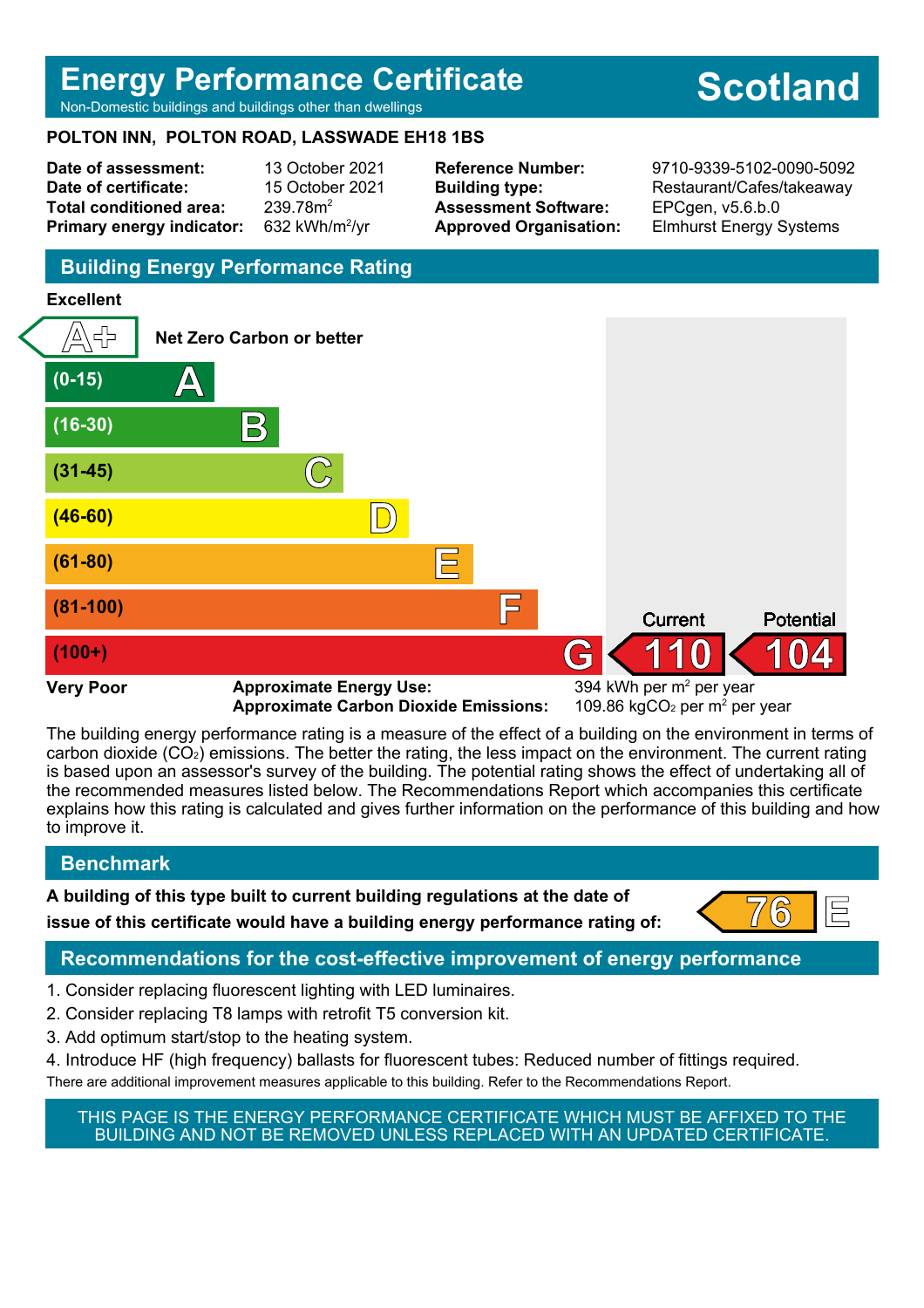#### **Background**

This section provides additional information regarding the building and your energy assessment.

| Building type:                | <b>Restaurants and Cafes/Drinking</b><br>Establishments/Takeaways |
|-------------------------------|-------------------------------------------------------------------|
| Total useful floor area:      | 240m <sup>2</sup>                                                 |
| Main heating fuel:            | <b>NaturalGas</b>                                                 |
| <b>Building Environment:</b>  | HeatingandNaturalVentilation                                      |
| Renewable energy source: None |                                                                   |
| Electricity:                  | Grid supplied                                                     |
|                               |                                                                   |

The Recommendations Report provides additional information in support of your Energy Performance Certificate. It was produced in line with the Government's approved calculation methodology and is based upon output from CLG, iSBEM, v5.6.b, SBEM, v5.6.b.0.

This calculates energy used in the heating, hot water provision, lighting and ventilation of your building. Different fuels produce different amounts of carbon dioxide for every kilowatt hour (kWh) of energy used. The calculation methodology therefore applies fuel emission factors to energy use for each fuel used to give an overall rating for your building. This assessment covers all fixed building services but excludes energy used in portable appliances, office equipment and for industrial processes.

As buildings can be used in different ways, energy use is calculated using standard occupancy assumptions which may be different from the way you use your building. The rating also uses national weather information to allow comparison between the performance of similar buildings in different parts of Scotland.

Further information on the assessment process and approved software tools can be found online at: www.scotland.gov.uk/epc.

#### **Recommendations for improvement**

This section lists the improvement measures recommended on your Energy Performance Certificate and further action you can take to improve the performance of your building. These measures have been checked by your assessor as being appropriate for your building and are listed under four headings: short payback period, medium payback period, long payback period and other improvement measures.

The calculation tool has automatically produced a set of recommendations which are reviewed by your assessor to ensure that they are relevant to the building and its use. The assessor may add or remove recommendations and may also have commented on the recommendations based upon their professional knowledge and expertise. This may include inserting additional recommendations or measures under 'other recommendations' (see below).

Note that these recommendations do not include advice on matters relating to the operation and maintenance of your building as such cannot be identified or represented within the calculation process.

## Implementing improvements - legal disclaimer.

The advice provided in this Recommendations Report is intended to be for information only. Recipients of this report are advised to seek further professional advice before making any decision on how to improve the energy performance of the building.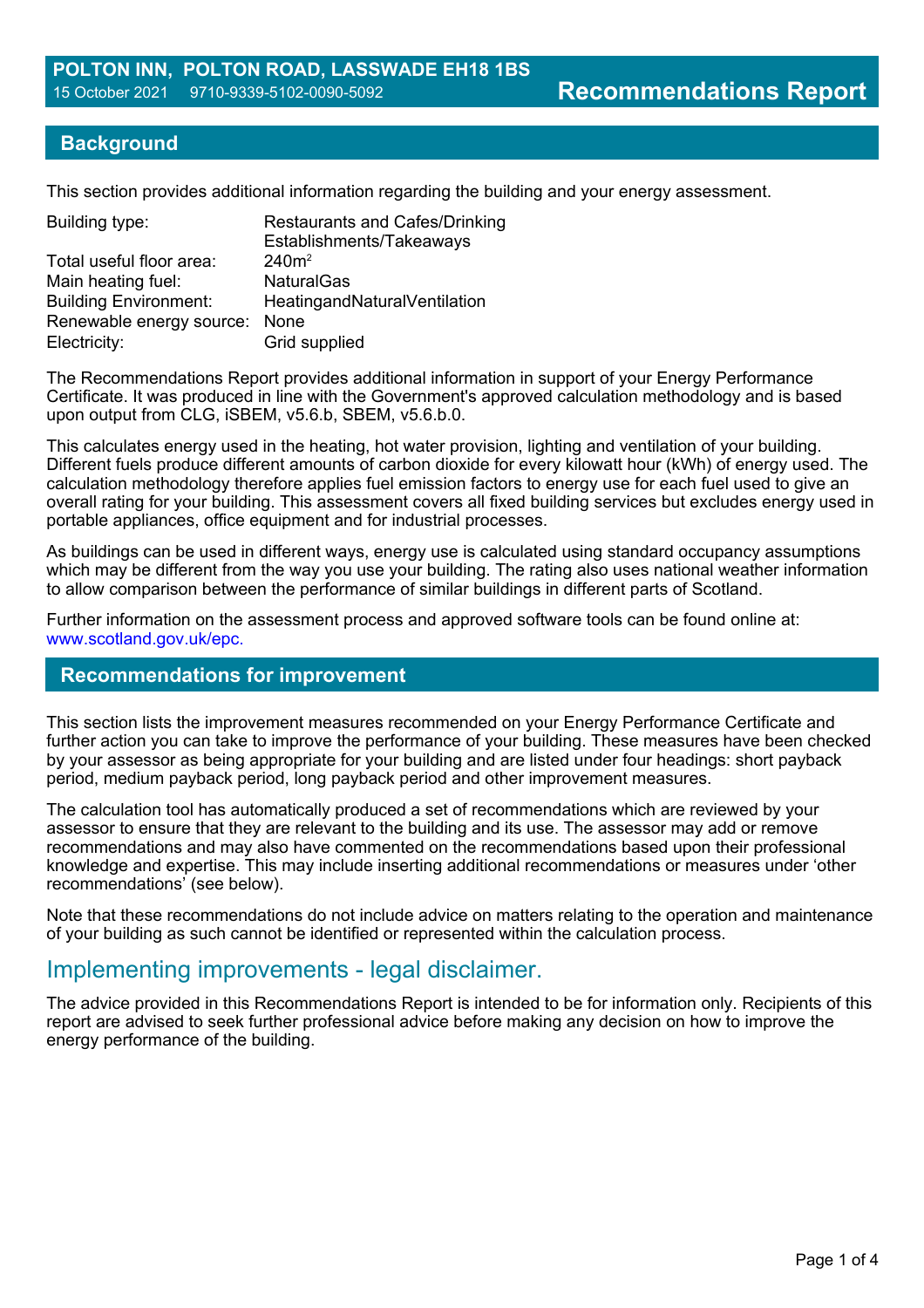#### **Recommended measures with a short payback period (less than 3 years)**

| <b>Recommendations (short payback)</b>                                                                                                                                                                                 | <b>Potential Impact</b> |
|------------------------------------------------------------------------------------------------------------------------------------------------------------------------------------------------------------------------|-------------------------|
| Consider replacing T8 lamps with retrofit T5 conversion kit.                                                                                                                                                           | <b>MEDIUM</b>           |
| Add optimum start/stop to the heating system.                                                                                                                                                                          | <b>MEDIUM</b>           |
| Introduce HF (high frequency) ballasts for fluorescent tubes: Reduced number of<br>fittings required.                                                                                                                  | LOW                     |
| Some windows have high U-values - consider installing secondary glazing.                                                                                                                                               | <b>MEDIUM</b>           |
| Add weather compensation controls to heating system.                                                                                                                                                                   | <b>MEDIUM</b>           |
| In some spaces, the solar gain limit defined in the NCM is exceeded, which might<br>cause overheating. Consider solar control measures such as the application of<br>reflective coating or shading devices to windows. | <b>MEDIUM</b>           |

#### **Recommended measures with a medium payback period (3 to 7 years)**

| <b>Recommendations (medium payback)</b> | <b>Potential Impact</b> |
|-----------------------------------------|-------------------------|
|-----------------------------------------|-------------------------|

#### **Recommended measures with a long payback period (more than 7 years)**

| <b>Recommendations (long payback)</b>                 | <b>Potential Impact</b> |
|-------------------------------------------------------|-------------------------|
| Consider installing building mounted wind turbine(s). | <b>LOW</b>              |
| Consider installing solar water heating.              | <b>LOW</b>              |
| Consider installing PV.                               | LOW                     |

## Other measures

This section lists other measures selected by your assessor based upon an understanding of the building and/or a valid existing Recommendations Report.

| <b>Recommendations (other)</b>                               | <b>Potential Impact</b> |
|--------------------------------------------------------------|-------------------------|
| Consider replacing fluorescent lighting with LED luminaires. | <b>MEDIUM</b>           |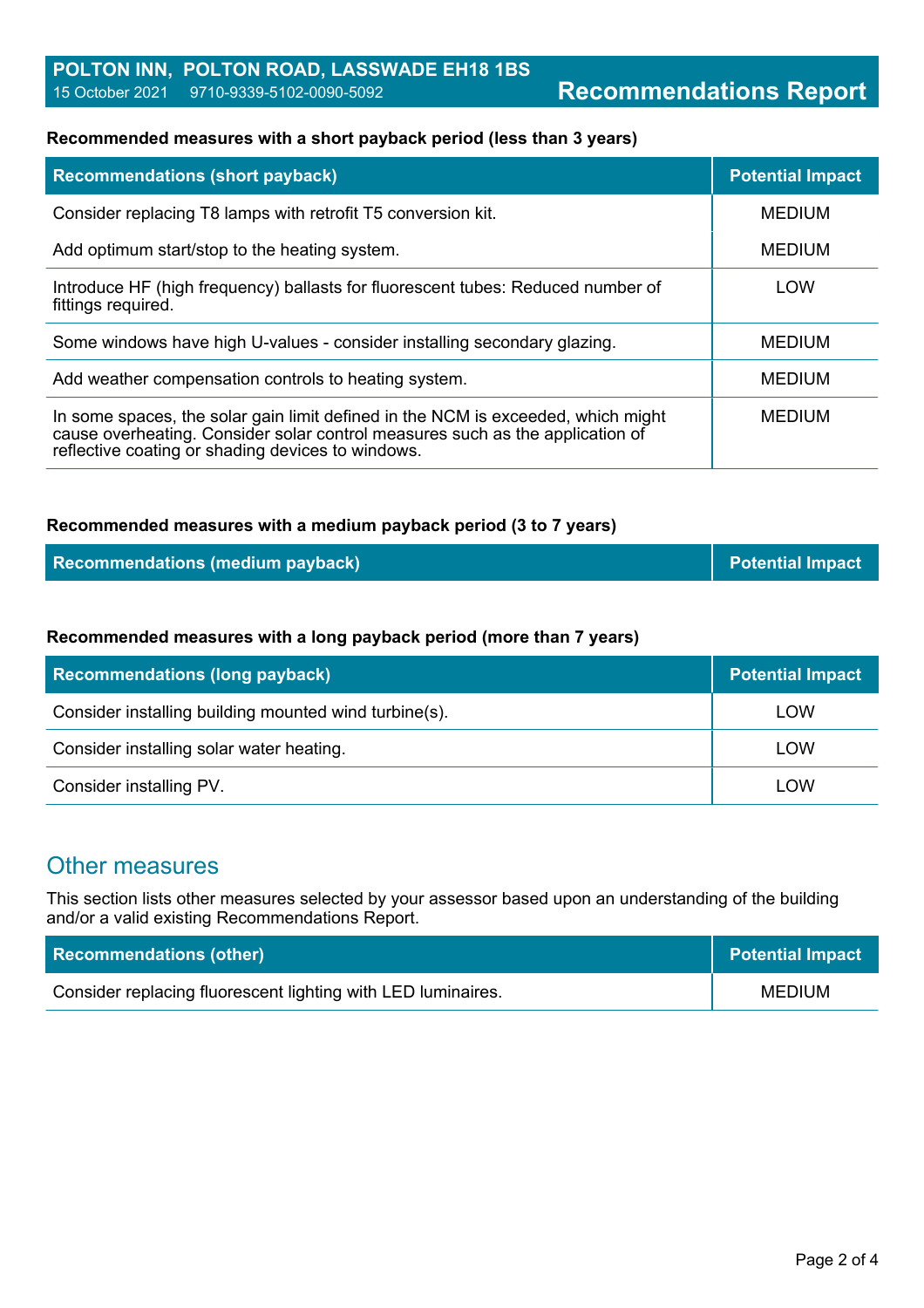## Payback period:

Payback periods are based upon data provided by Good Practice Guides and Carbon Trust energy survey reports and are average figures calculated using a simple payback method. It is assumed that the source data is correct and accurate, using up to date information.

They should be considered indicative. The figures have been calculated as an average across a range of buildings and may therefore differ from the actual payback period for the building being assessed. It is recommended that the cost effectiveness and payback of each suggested measure be further investigated before making any decision on how to improve the energy efficiency of your building.

## Carbon Impact:

Each measure is assigned a low, medium or high potential impact on the energy efficiency of your building. This relates to their potential to reduce carbon dioxide emissions arising from energy used in your building. For automatically generated recommendations, the carbon impact is determined by the approved software but may be adjusted by your assessor based upon their knowledge of the building. The impact of 'other recommendations' is determined by the assessor.

### **Comparative assessment - Feed-in Tariff**

Eligibility for standard tariff for solar PV under the DECC Feed-in Tariff initiative is contingent on a minimum energy efficiency requirement being met. This requires a building to have an EPC band of D or better. Further information can be found at: www.decc.gov.uk/fits This requirement is based upon the means of determining EPC band which is used in England & Wales.

**If calculated using this process, but using Scottish climate data, your building would currently have an EPC band of B (and a rating of 43).**

#### **Requirements under section 63 of the Climate Change (Scotland) Act**

From 1 September 2016, regulations require the assessment and improvement of existing non-domestic buildings with an area of more than 1,000 m². See www.gov.scot/section63 for information.

As this building does not exceed 1,000 m<sup>2</sup> in area, it is not currently subject to these regulations.